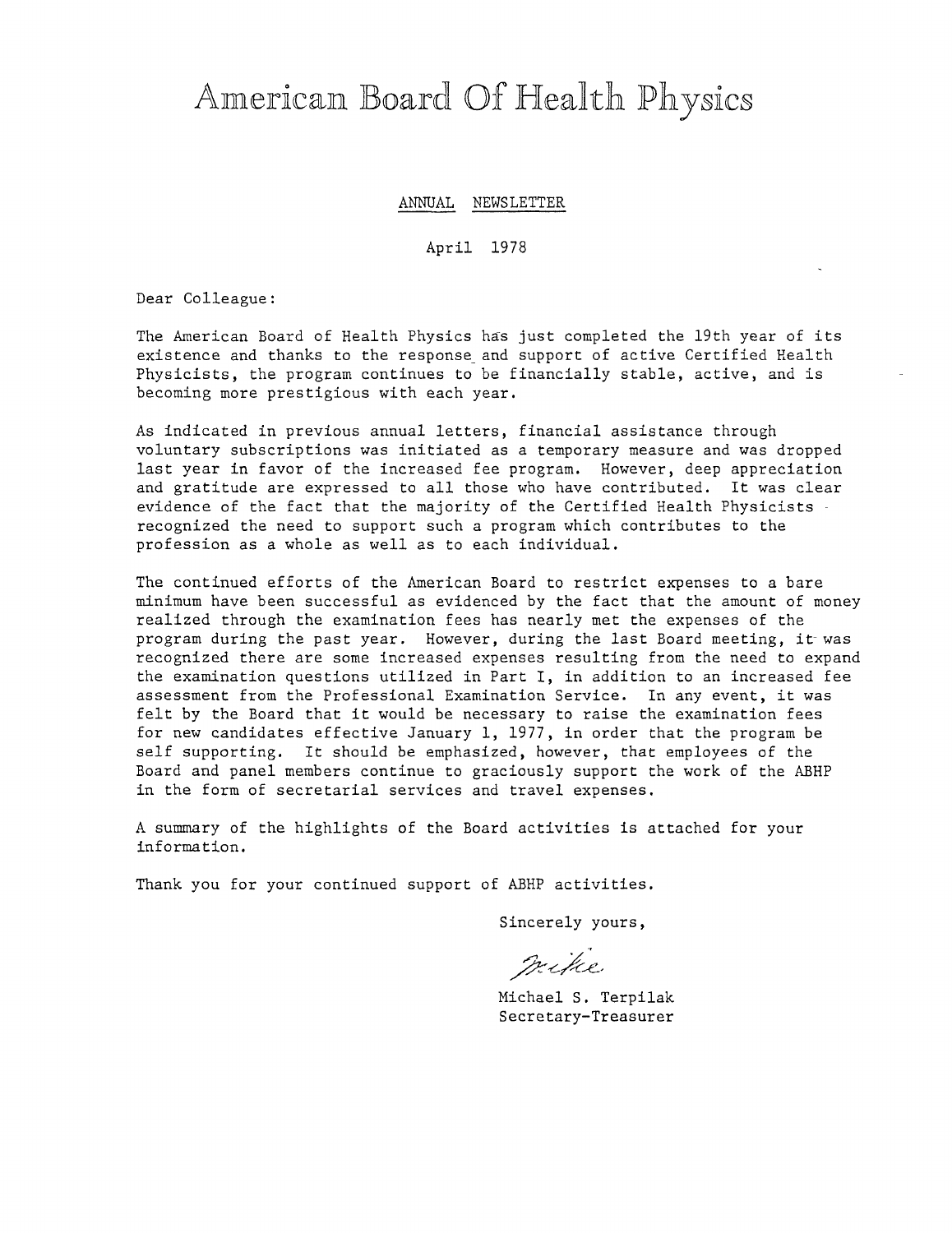# Summary of ABHP 1977 Board Meeting Actions

#### 1. Recertification

The Board approved a Continuing Certification Program and appointed a Continuing Education Panel to initiate and implement the program. Les Slaback is the present Chairman and R. J. Junkins is Vice-Chairman. Carlyle Roberts, as ABHP Vice Chairman, coordinates the activities of the Continuing Education Panel. Information and applications were mailed to all Certified Health Physicists in March 1978. Also enclosed is a list of courses approved by the Continuing Education Panel and a list of frequently asked questions concerning the program.

## 2. Panel of Examiners

Certification examinations were conducted in July 1977, were graded, and the results approved at the Board meeting in Chicago on September 23, 1977. Of the 52 candidates who took the entire exam, Parts I and II: 15 (29%) passed, 22 (42%) failed, and 15 (29%) were given the option to either take an oral examination or retake the part failed. This year's exam once again was designed to allow specialty groups to demonstrate competence in their area of expectation to a greater extent than in previous years.

#### 3. National Registry of Radiation Protection Technologists

The second National Registry of Radiation Protection Technologists examination was given as scheduled on November 5, 1977, There were 64 applicants approved of which 56 took the examination at 20 locations, and 41 (64%) were successful, The Board does not feel that this higher-than-expected percentage of successful candidates indicates that the exam was too easy, Rather, it is believed that the numerous training programs developed around the country in preparation for the exam were a significant factor.

The NRRPT Board meeting was held on January 15 and 16 at San Diego at which time the results of the exam were approved by the Board. Those applicants which were approved but did not take the exam will still be eligible to take the exam next year. The next NRRPT exam will be given on November 4, 1978.

# 4. Treasurer's Report

The Treasurer's Report indicates total assets of \$12,604.34 as of December 31, 1977. It is anticipated that the present increases in application fees for Parts I and II of the examination will provide sufficient funds to support the examination without additional voluntary subscription from Certified Health Physicists.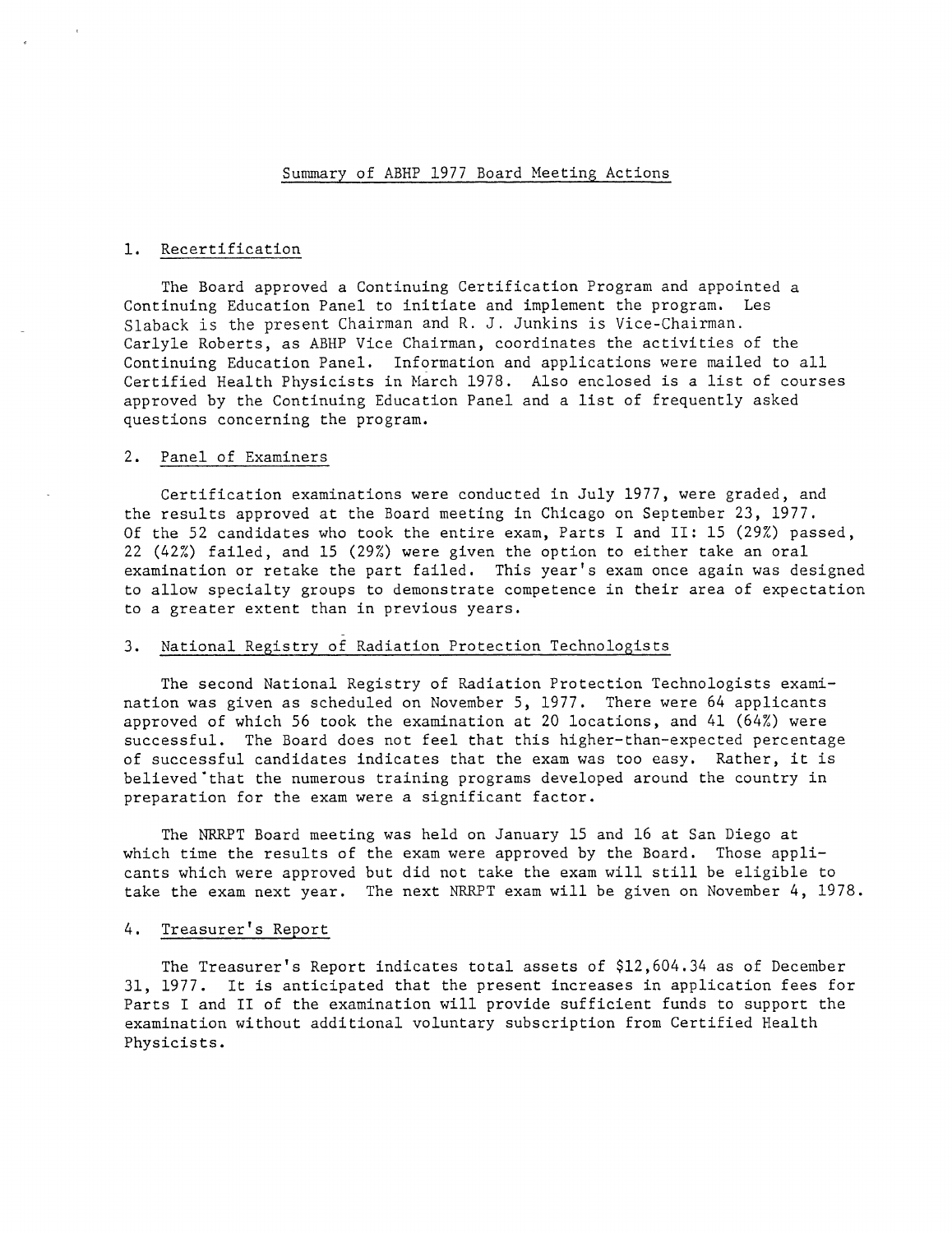Page 2

# 5. Exam Panel Officer Appointments and Member Replacements

Retiring

Replacement

Thomas A. Steele Roland H. Jalbert Nathaniel A. Greenhouse Ralph H. Thomas

Ronald L. Kathern Paul H. Ruther Kenneth H. Kase William R. Casey - أرزان الأملاء

Panel Officer appointments were:

Richard R. Bowers - Chairman Joel O. Lubenau - Vice-Chairman

#### 6. ABHP Member Replacements

Retiring

Replacement

Jack S. Krohmer

Nathaniel A. Greenhouse

In addition, the following ABHP officers were elected:

Bryce L. Rich - Chairman Carlyle J. Roberts - Vice-Chairman Michael S. Terpilak - Secretary-Treasurer

At this time, the American Board of Health Physics would like to express its sincere thanks and gratitude to outgoing Board Member Dr. Jack Krohmer for his inspiring leadership, guidance, duration, dedication and support during his term of office. Thanks again, Jack, for a job well done!

## 7. Reactor HP Certification Program

Enclosed in this newsletter package is a letter addressed to all Certified Health Physicists from Chairman Bryce Rich, American Board of Health Physics, summarizing the work of a subcommittee composed of Dave Myers and Dick Bowers concerning specialty certification as it relates to the power health physics area. The questions before the Board and before each Certified Health Physicist is that, in taking all the information presented in this letter into consideration, should the ABHP proceed with development of a specialty certification in the area of power reactor health physics? Please give the Board the benefit of your ideas and opinions in order to help the Board decide its professional responsibilities in this area. Since the Board plans to discuss this important item at its June meeting in Minneapolis, it is important that your ideas and suggestions reach the Chairman, ABHP, by early June so that they can be organized before the meeting.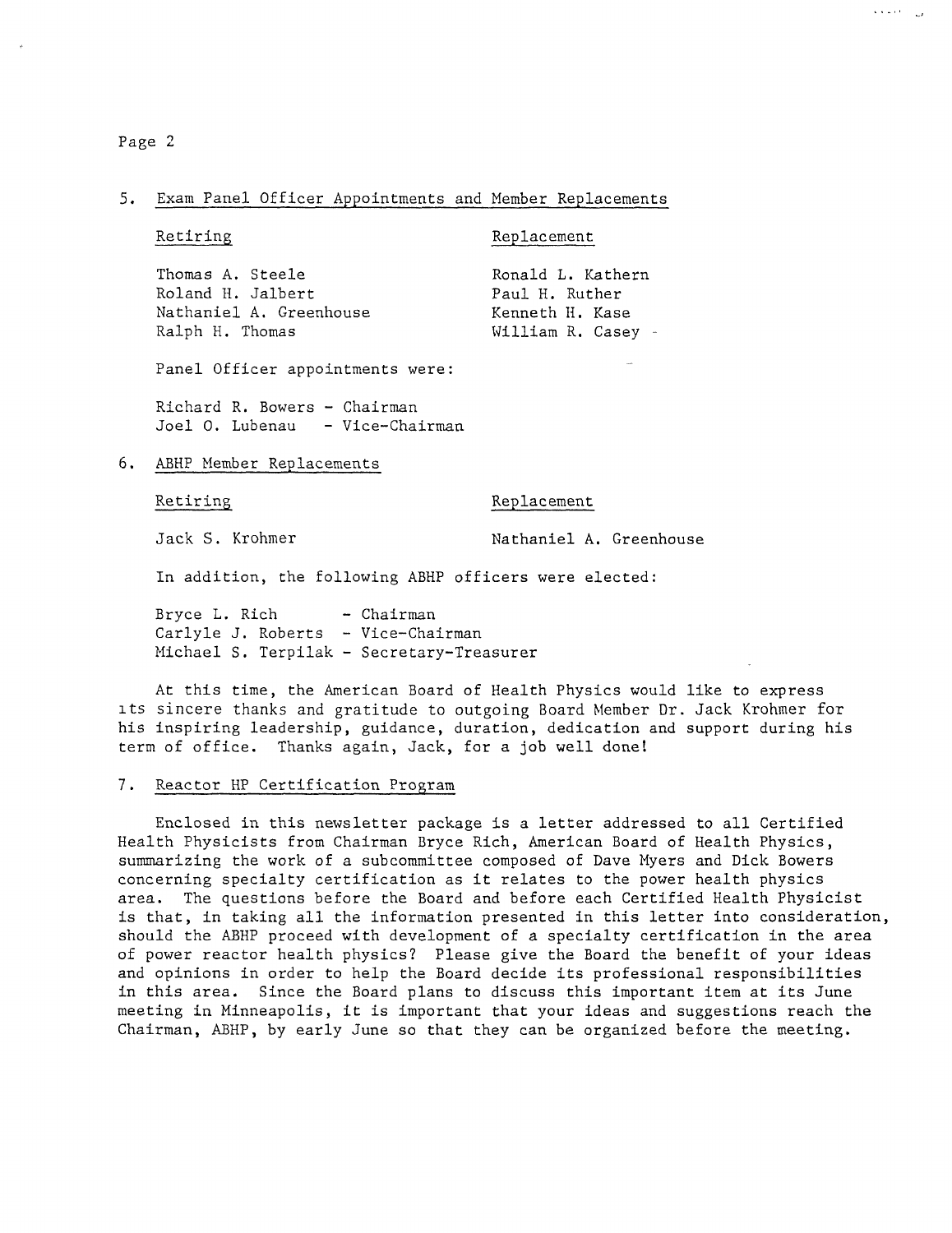American Board of Health Physics Program of Continuing Certification and Education

## FREQUENT QUESTIONS CONCERNING THE PROGRAM

- 1. *Q:* Who approves my course attendance?
	- A: The ABHP does this as part of the review of your application for certification renewal. The CHP certifies his attendance via this application procedure. However, the course itself must previously have been approved by the Continuing Education Pane 1.
- 2. Q: What courses are eligible for continuing education credit?
	- A: Courses presenting subject matter which is included in *<sup>a</sup>*general way on ABHP examinations and on which the certification of diplomales is based may be considered for credit towards the continuing education portion of the certification renewal program. Some credit may also be approved for courses although only a portion of the material is of sufficient relevance to health physics to be considered eligible for credit. Another basic ingredient necessary for approval of continuing education credit is that the course follow *a* formal "instructional or tutorial" format.
- 3. Q: Why are the Health Physics Society meetings being considered as part of the continuing education program?
	- A: Certainly these technical meetings do not constitute education in formal sense, although they are informative and hence "educational" in *a* more general context. Essentially this approval was a compromise to assure that there will be adequate opportunity for all CHP's to meet the continuing education requirements during the early years of the program.
- 4. Q: What about other professional meetings, and courses not approvable *as* part of the continuing education program?
	- A: In the interest of avoiding an unnecessarily elaborate program the continuing education requirement is structured very simply. In other words, the continuing education portion of the renewal program is not intended to encompass the multitude of different "educational" activities that exist. The activities that are not approved for credit *as* part of the formal continuing education program should be described under the appropriate section of the renewal application.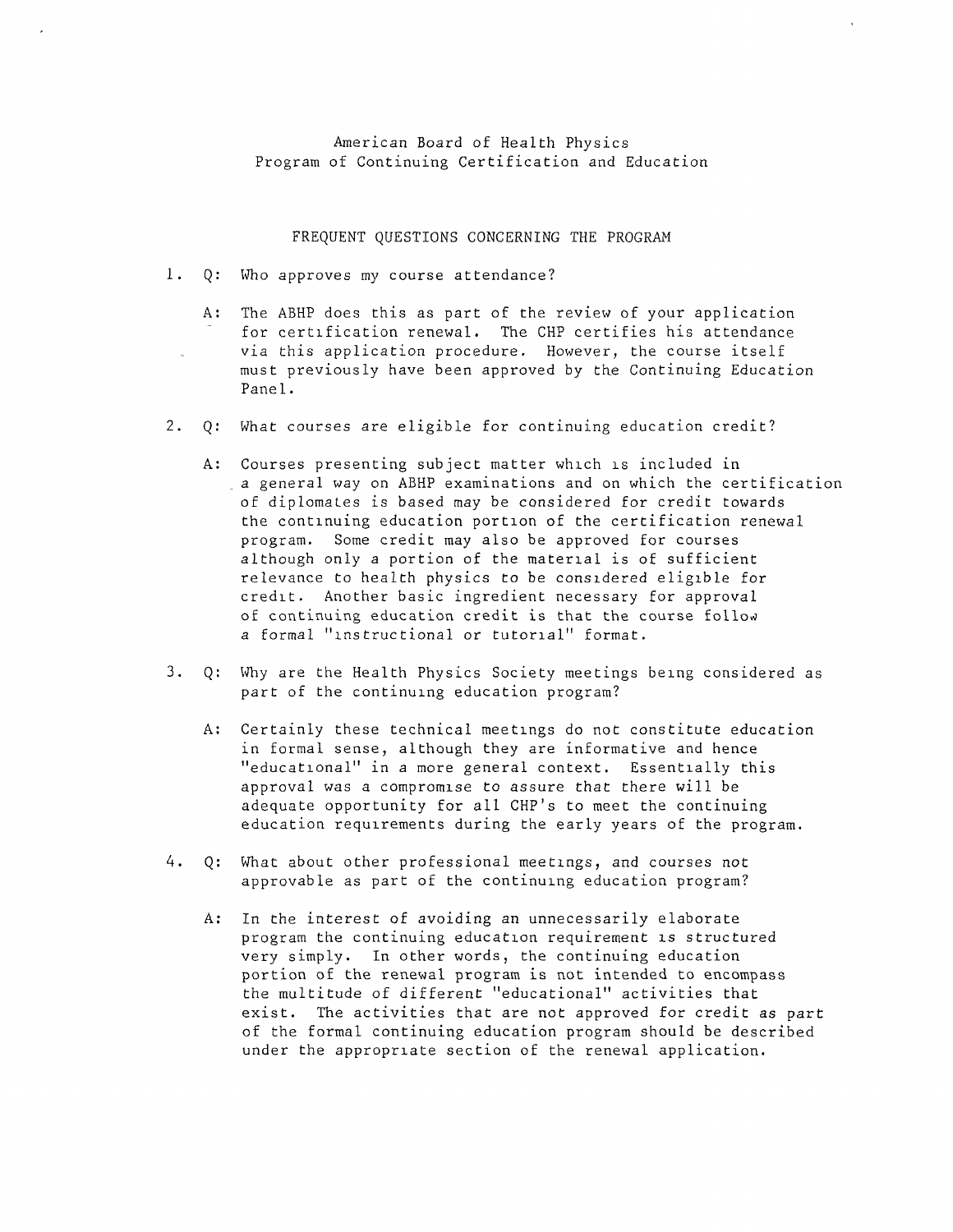- 5. Q: Why are some basic courses given more credit than some advanced health physics courses?
	- A: An absolute scale has not been established for course values. Many factors go into establishing the credit assigned to <sup>a</sup>particular course including content, instructor quality, and course length. Also, an aspect that should not be ignored is the fact that this program is in its formative stages. Once an adequate data base is established it is expected that things will mesh better, although there will certainly still be disagreements on details. It should also be remembered that continuing education is just a portion of the application for certification renewal. Numbers (i.e., credits) aside, the application still must be of an adequate overall quality.
- 6. Q: How does the CEP know what portion of a course is to be reviewed for continuing education credit?
	- A: If the applicant did not specifically indicate those portions in his application, a conservative estimate is made based on the descriptive material provided. If this appears overly conservative (i.e., result in a rating that is to low) the application will be returned for more information.
- 7. Q: How does the CEP distinguish between a basic course in <sup>a</sup>subject (e.g., internal dosimetry) versus an advanced course with the same title and general description?
	- A: By reference to supplementary information provided by the applicant. If this material is not present, the evaluation will be based on those assumptions which result in a lower rating or the application will be returned for more information.
- 8. Q: What if I don't have any detailed information on the qualifications of the instructors?
	- A: Unless the instructor(s) have such an extensive reputation that they are known by all members of the panel, little or no credit will be allowed for that element of the evaluation. This does not prevent the course from being approved but it may lower the number of credits assigned to the course.
- 9. Q: What if I don't agree with the number of credits assigned for my course?
	- A: You may resubmit the application with more information, may vent your wrath on the Chairman or other members of the CEP, or may appeal to the ABHP.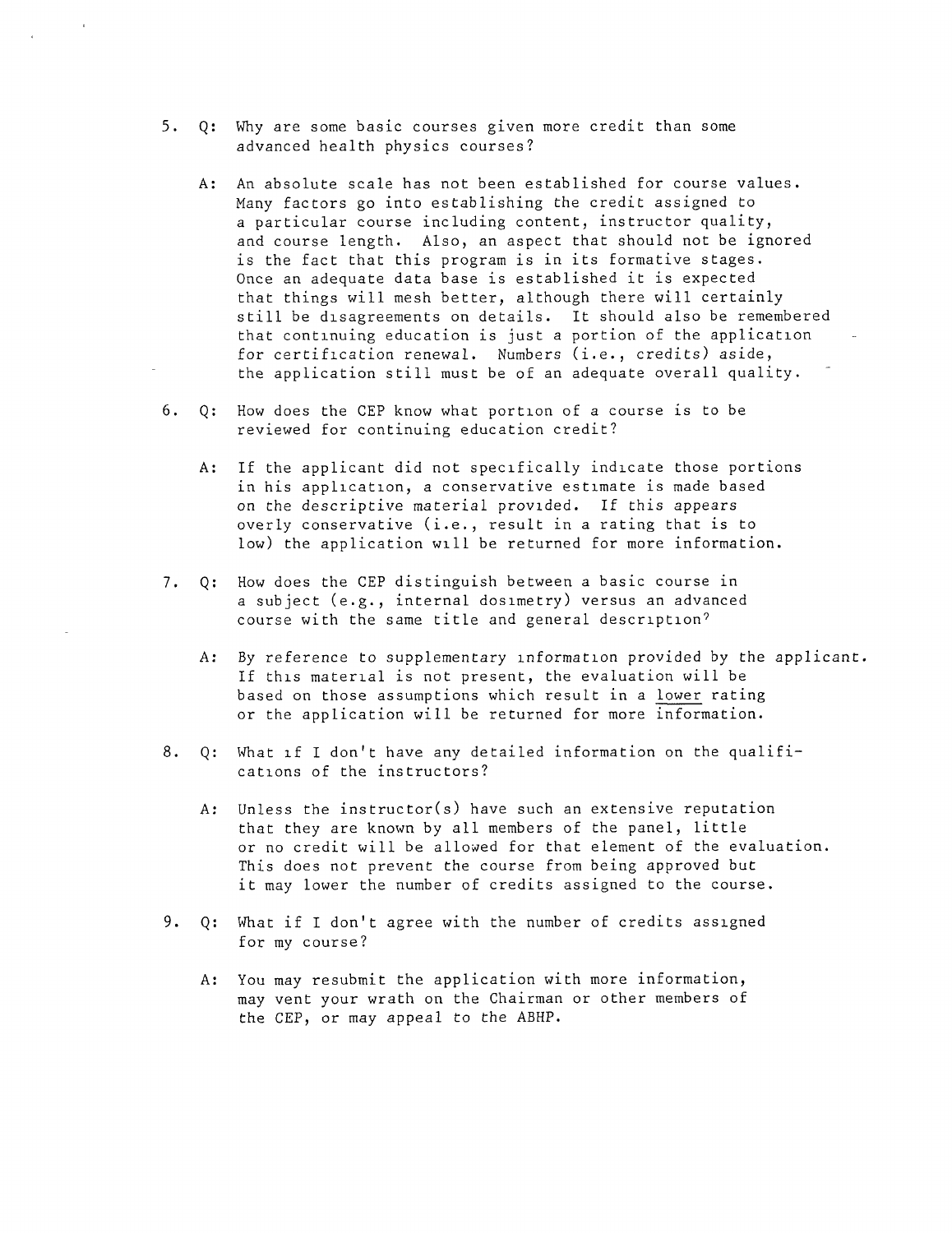10. Q: Why does it take six weeks to process an application?

- A: Consider the steps involved: one-two weeks to process for mailing to panel members, depending on the number being received; two-three weeks for review by the panel members, depending on the mails, their job, and their spouse; one-two weeks to tabulate the results and for the post office to get the reply to you.
- 11. Q: Why did I not hear anything for three months?
	- A: The Panel Chairman will attempt to provide some sort of status letter if it appears that the review procedure will extend beyond 8 weeks.
- 12. Q: Why do course approval applications have to be submitted within 90 days of the end of the course?
	- A: To keep all the CEP members from resigning in the last half of 1981 because the majority of the CHP's are afflicted with the "April 15" syndrome.
- 13. Q: Do I have to be a CHP to apply for a course to be assigned continuing education credits?
	- A: No. Anyone may do so although it would normally be either a CHP attending the course, someone associated with putting the course on, or a local chapter representative doing it as a service for the CHP's.
- 14. Q: Will the ABHP/CEP organize or put on courses?
	- A: Not at this time.
- 15. Q: Will there always be approved courses at annual meetings?
	- A: This basically depends on the wishes of the program committee of the HPS. The position of the ABHP is to do everything possible to have a program of continuing education at these meetings.
- 16. Q: How many continuing education credits may be earned by attending the Annual HPS Meeting?
	- A: In a typical four year renewal period, if you attended at least three full days of the meeting each year, you could earn 3 X 4 or 12 credits, but only 8 would be accepted by the Board. In addition, assuming the Atlanta meeting to be representative of future meetings, you could earn as many as 4 CEC's at each one by attending specifically approved workshops and refresher courses. This would add up to 4 X 4 or 16 more credits. The grand total, therefore, would be 8 plus 16 or 24 CEC's, so you would not even need the 8 credits you received for conference attendance. Also note that a separate request to the CEP for approval of the conference attendance is not necessary.

**ISSUED** 

 $\mathfrak{g}$ 

i qaratti bild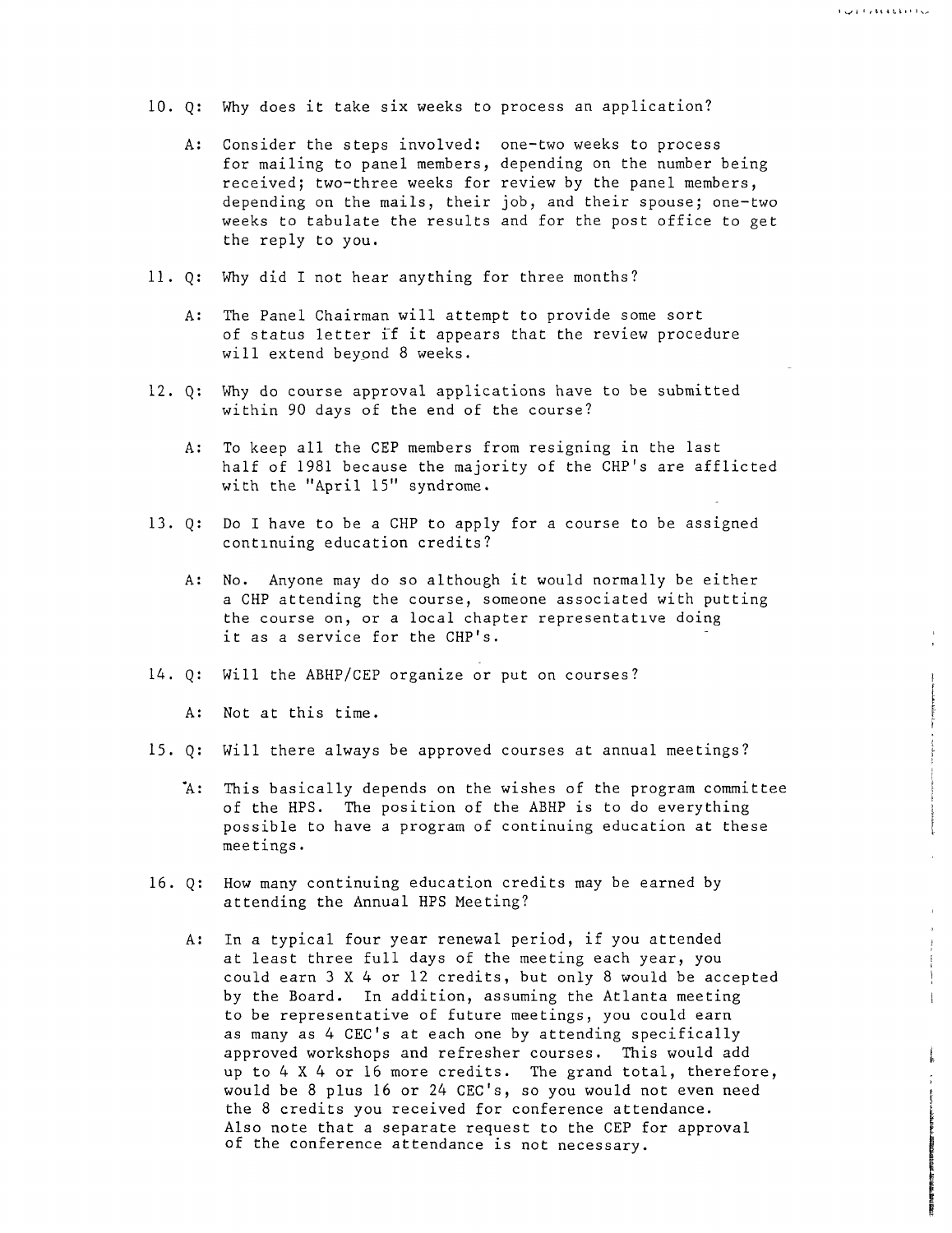- 17. Q: Can symposia organized by HPS Chapters qualify for continuing education credit?
	- A: Yes, as long as they meet the requirements of the ABHP, some of which were discussed in question 2. Also, the ABHP would like to encourage local programs as much as possible.
- 18. Q: Can I get continuing education credit for preparing and giving a lecture on an advanced health physics topic?
	- A: No. This sort of activity should be reflected on the professional activities portion of the application. However, if this lecture were part of an organized course which was approved as a whole and you participated as a student in the rest of the course then you could take credit for the whole course.

As a final note please recognize the limitations of the Continuing Education Panel in handling course approval applications for all the CHP's. If your application is more than a few pages (5 at most) please send eight (8) copies. Be concise and be sure the course is adequately described, especially as to the level of the content.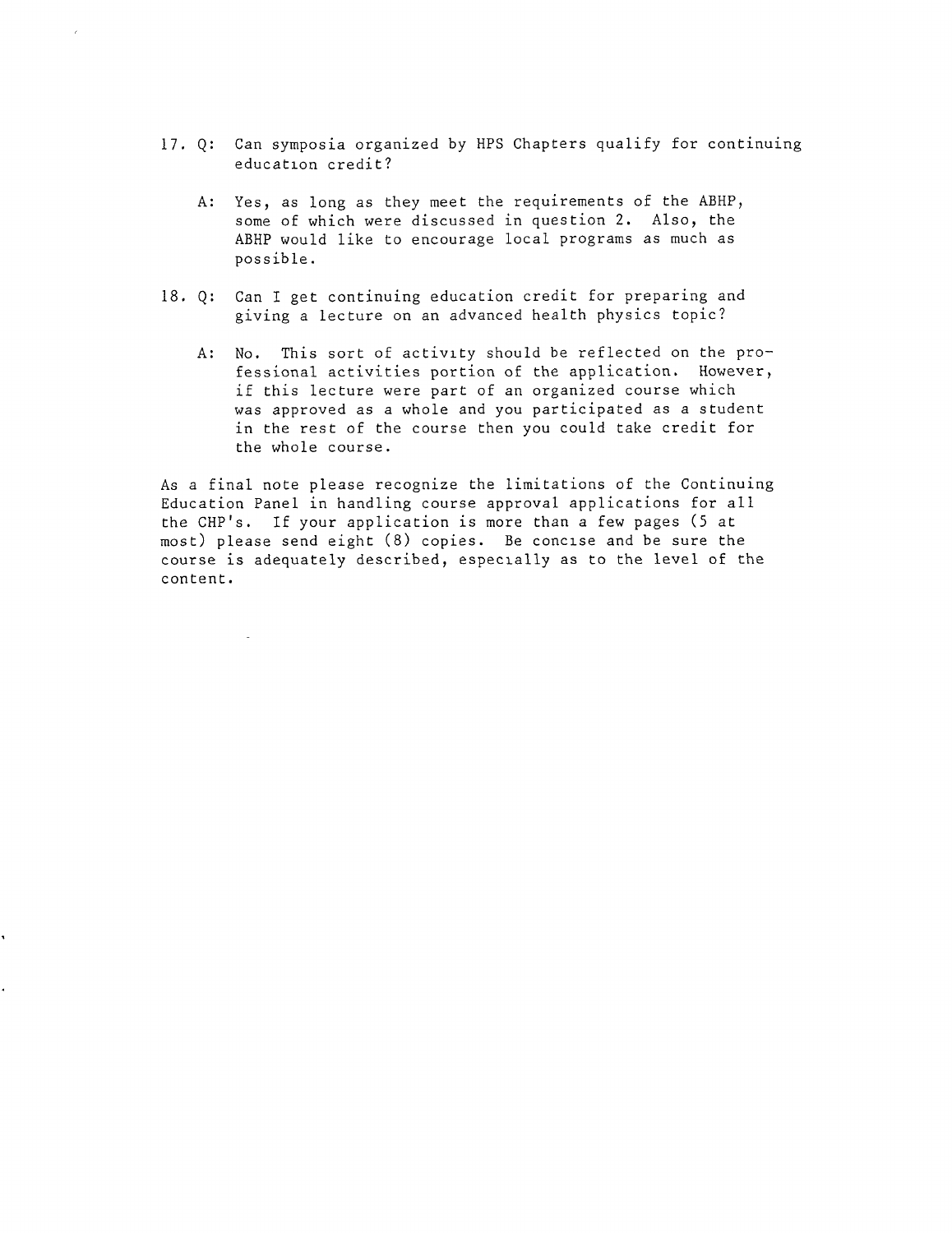# COURSES APPROVED BY THE CONTINUING EDUCATION PANEL\*\*

| Certificate No | Title                                                                                                                          | Sponsor/Location                                                          | Date                  | Assigned CEC   |
|----------------|--------------------------------------------------------------------------------------------------------------------------------|---------------------------------------------------------------------------|-----------------------|----------------|
| $77 - 1$       | Measurement of Particulates in Air                                                                                             | Annual Meeting, HPS<br>Atlanta, GA                                        | 6 Jul 77              | 1              |
| $77 - 2$       | Environmental Behavior & Dosimetry<br>of Carbon 14                                                                             | Annual Meeting, HPS<br>Atlanta, GA                                        | $6$ $\mathrm{Jul}$ 77 | $\mathbf{1}$   |
| $77 - 3$       | Recent Developments in the Application Annual Meeting, HPS<br>of ALARA to Nuclear Medicine                                     | Atlanta, GA                                                               | 6 Jul 77              | 1              |
| $77 - 4$       | Environmental Monitoring at Background Annual Meeting, HPS<br>Radiation Levels & Statistical Treat-Atlanta, GA<br>ment of Data |                                                                           | 7 Jul 77              | 1              |
| $77 - 5$       | Workshop on Recent Advances in Neutron Annual Meeting, HPS<br>Personnel Monitoring                                             | Atlanta, GA                                                               | 7 Jul 77              | 1              |
| $77 - 6$       | Respiratory Protection                                                                                                         | Annual Meeting, HPS<br>Atlanta, GA                                        | 8 Jul 77              | 1              |
| $77 - 7$       | SI Units in Health Physics                                                                                                     | Annual Meeting, HPS<br>Atlanta, GA                                        | 8 Jul 77              | 1              |
| $77 - 8$       | Handling Patients Contaminated with<br>Radioactive Material (Short Course)                                                     | Western Occupational Health<br>Conference, Livermore, CA                  | 6 Oct 77              | 3              |
| $* 77-9$       | In-Place Filter Testing Workshop                                                                                               | Harvard School of Public Health<br>Boston, MA                             | $12-16$ Sep 77        | 19             |
| $77 - 10$      | New ICRP Internal Emitter Dosimetry<br>(long course)                                                                           | U.S. Nuclear Regulatory Commission29-30 Aug 77<br>Washington, D. C. 20555 |                       | 5              |
| $77 - 11$      | New ICRP Internal Emitter Dosimetry<br>(short course)                                                                          | U.S. Nuclear Regulatory Commission31 Aug 77<br>Washington, D. C. 20555    |                       | $\overline{2}$ |

\*Approval is restricted to individual named on application only.

\*\*Courses approved through 1 April 1978. In some cases inconsistencies are apparent in the courses approved to date. As the program develops these should be ironed out.

 $\sim 10^{-1}$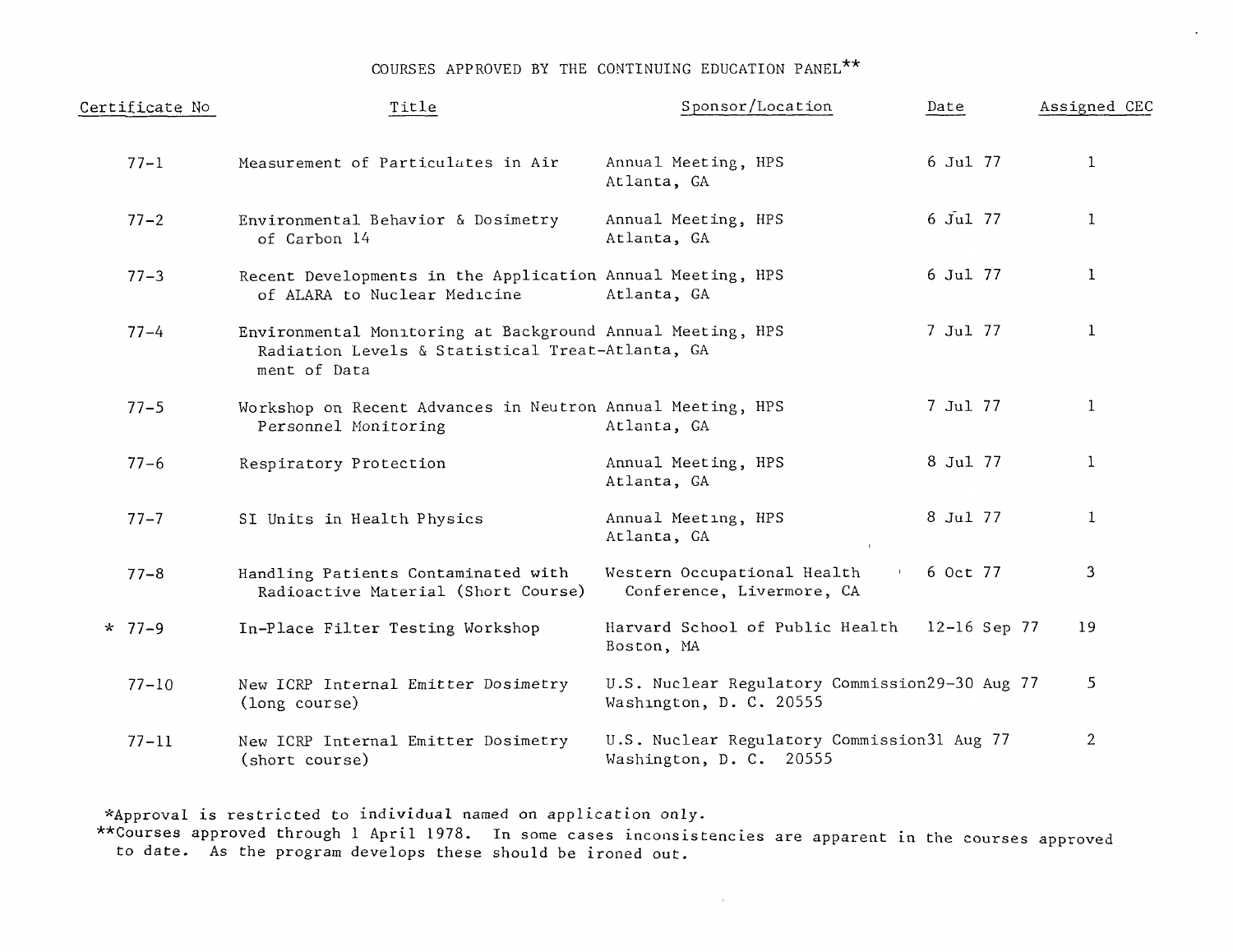| Certificate No. | Title                                                                               | Sponsor/Location                                                              | Date                         | Assigned CEC   |
|-----------------|-------------------------------------------------------------------------------------|-------------------------------------------------------------------------------|------------------------------|----------------|
| $77 - 12$       | Air Sampling                                                                        | Rio Grande Chapter<br>Albuquerque, NM                                         | 27 Oct 77                    | 1              |
| $77 - 13$       | Human Health Risk - Estimate for Inhaled<br>Alpha Emitters from Nuclear Fuel Cycles | Rio Grand Chapter<br>Albuquerque, NM                                          | 28 Oct 77                    | 1              |
| $77 - 14$       | Development & Operation of a Radiation<br>Safety Program                            | North Carolina State University<br>Department of Nuclear Engineering          | 20-24 Feb 78                 | 10             |
| $* 77 - 15$     | Medical Use of Radionuclides                                                        | Baylor College of Medicine<br>Houston, TX                                     | $25 - 29$ Jul 77             | 8              |
| $77 - 16$       | Not Issued                                                                          |                                                                               |                              |                |
| $77 - 17$       | Short Course in Basic Health Physics                                                | Louisiana State University<br>Baton Rouge, LA                                 | $12-16$ Dec77<br>8-12 May 78 | 12             |
| $77 - 18$       | Nuclear Reactor Safety                                                              | Louisian State University<br>Baton Rouge, LA                                  | Jan to May 78                | 28             |
| $77 - 19$       | Dosimetry Intercomparison Study                                                     | Oak Ridge National Laboratory<br>Oak Ridge, TN                                | 13-22 Jul 77                 | 14             |
| $77 - 20$       | Electron Linear Accelerators in<br>Radiation Therapy                                | Amer. Assoc. in Physicists in<br>Medicine - Univ of Col Med Ctr<br>Denver, CO | $27 - 29$ 78                 | $\overline{7}$ |
| $77 - 21$       | The Physics of Clinical Nuclear<br>Medicine                                         | Univ of KY (AAPM Summer School)                                               | $25 - 29$ Jul 77             | 10             |
| $77 - 22$       | Workshop on Personnel Neutron Dosimetry                                             | <b>ERDA</b><br>Washington, D. C.                                              | $11 - 12$ Jul 77             | 8              |
| $77 - 23$       | Symposium on Transportation Safety &<br>Accident Experience                         | East Tennessee & North Carolina<br>Oak Ridge, TN                              | 30 Sep & 1 Oct 77 2          |                |

and the contract of the contract of the contract of the contract of the contract of the contract of the contract of the contract of the contract of the contract of the contract of the contract of the contract of the contra

 $\label{eq:2.1} \mathbf{E}(\mathbf{r}) = \mathbf{E}(\mathbf{r}) + \mathbf{E}(\mathbf{r}) + \mathbf{E}(\mathbf{r})$ 

\*Approval is restricted to individual named on application only.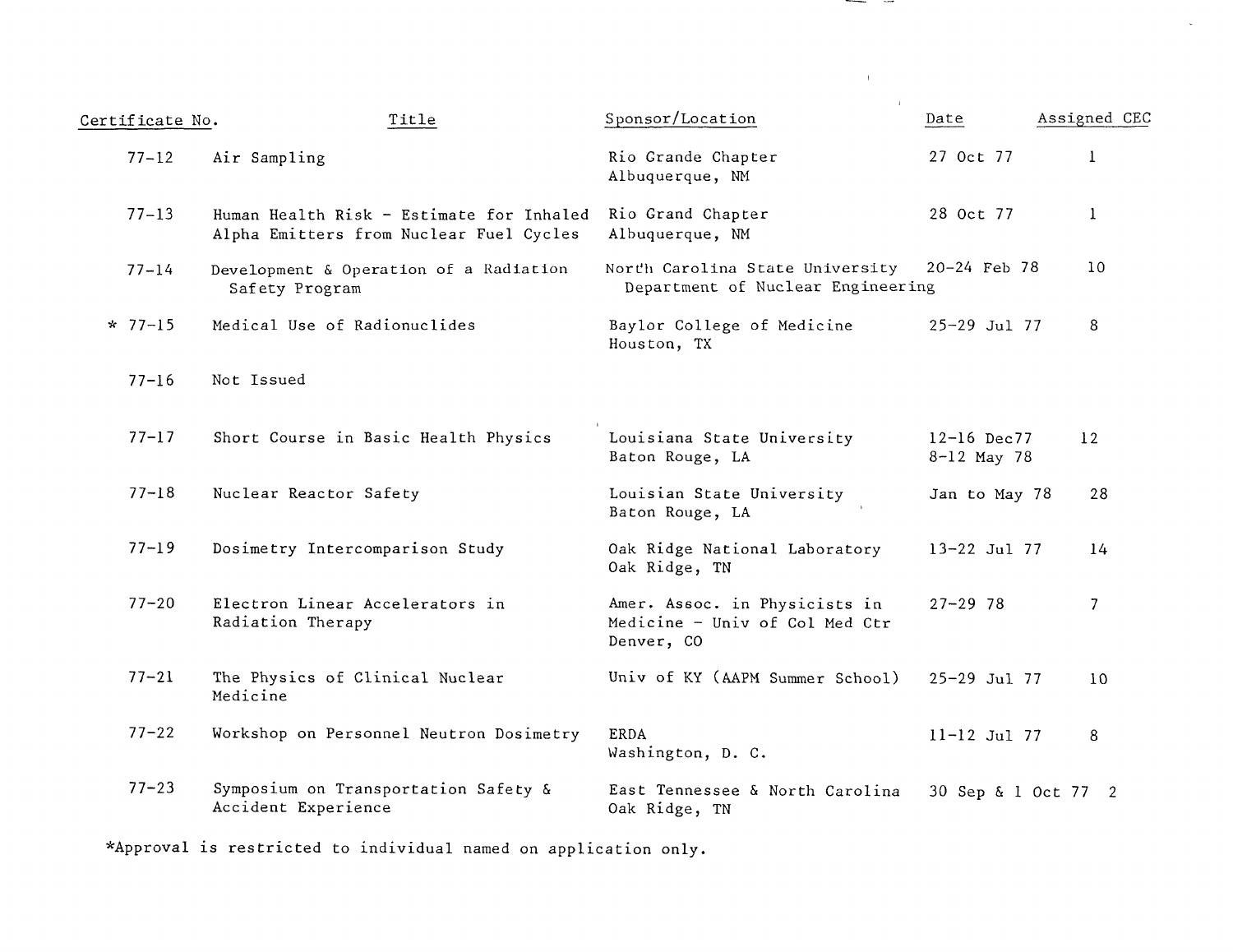| Certificate No. | Title                                                                   | Sponsor/Location                                                                     | Date                | Assigned CEC   |
|-----------------|-------------------------------------------------------------------------|--------------------------------------------------------------------------------------|---------------------|----------------|
| $77 - 24$       | Emergency Care of Radiation<br>Injuries (Symposium)                     | Connecticut Chapter, HPS<br>New Haven, CT                                            | 14 Oct 77           | 5              |
| $\star$ 77-25   | Health Physics in Radiation<br>Accidents                                | Oak Ridge Associated Universities<br>Oak Ridge, TN                                   | $24 - 28$ Jan 77    | 17             |
| $77 - 26$       | DVSRS Health Physics Training/<br>Refresher Course                      | Delaware Valley Society for Radiation $1/17 - 5/23/77$<br>Safety<br>Philadelphia, PA |                     | 25             |
| $77 - 27$       | National Waste Terminal Storage<br>Program<br>Siting Nuclear Facilities | North Carolina Chapter, HPS<br>Raleigh, NC                                           | $11-12$ Mar 77      | $\overline{2}$ |
| $77 - 28$       | Biological Effects of Microwaves                                        | North Carolina Chapter, HPS<br>Raleigh, NC                                           | $20 - 21$ May 77    | 4              |
| $77 - 29$       | Safety in the Transportation<br>of Radioactive Materials                | North Carolina Chapter, HPS<br>Raleigh, NC                                           | 30 Sep - 1 Oct 77 2 |                |
| $77 - 30$       | Pending                                                                 |                                                                                      |                     |                |
| $77 - 31$       | Health Physics Certification<br>Review                                  | University of Lowell<br>Lowell, MA                                                   | $12-16$ Jun 78      | 25             |

 $\label{eq:2.1} \begin{split} \mathbf{A} &= \mathbf{A} + \mathbf{A} \mathbf{A} + \mathbf{A} \mathbf{A} + \mathbf{A} \mathbf{A} + \mathbf{A} \mathbf{A} + \mathbf{A} \mathbf{A} + \mathbf{A} \mathbf{A} + \mathbf{A} \mathbf{A} + \mathbf{A} \mathbf{A} + \mathbf{A} \mathbf{A} + \mathbf{A} \mathbf{A} + \mathbf{A} \mathbf{A} + \mathbf{A} \mathbf{A} + \mathbf{A} \mathbf{A} + \mathbf{A} \mathbf{A} + \mathbf{A} \mathbf{$ 

 $\sim$ 

\* Approval is restricted to individual named on application only.